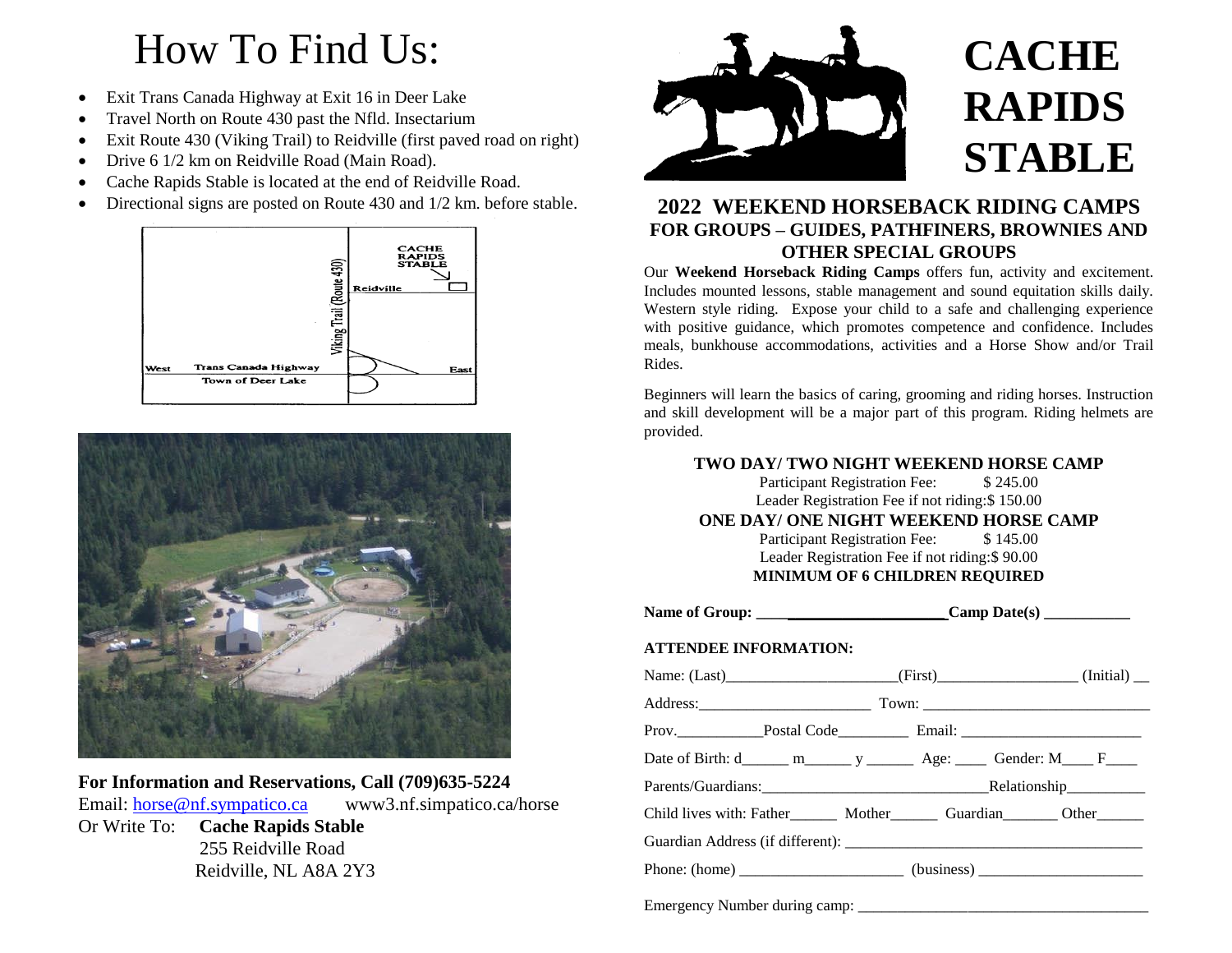#### **ATTENDEE MEDICAL INFORMATION**

| ANY ALLERGIES TO FOOD OR DRUGS OR BEE STINGS                         | YES NO     |  |  |
|----------------------------------------------------------------------|------------|--|--|
| IS MEDICATION REQUIRED AT CAMP                                       | $YES$ $NO$ |  |  |
| ARE ALL VACCINATIONS UP TO DATE                                      | YES NO     |  |  |
| <b>HISTORY OF CONCUSSIONS</b>                                        | YES NO     |  |  |
| <b>FAINTING EPISODES DURING EXERCISE</b>                             | YES_NO_    |  |  |
| <b>EPILEPTIC</b>                                                     | YES_NO_    |  |  |
| <b>WEARS GLASSES</b>                                                 | YES_NO_    |  |  |
| ARE LENS SHATTERPROOF?                                               | $YES$ $NO$ |  |  |
| <b>WEARS DENTAL APPLIANCE</b>                                        | $YES$ $NO$ |  |  |
| <b>HEARING PROBLEM</b>                                               | YES NO     |  |  |
| <b>ASTHMA</b>                                                        | YES_NO_    |  |  |
| TROUBLE BREATHING DURING EXERCISE                                    | $YES$ $NO$ |  |  |
| <b>HEART CONDITION</b>                                               | $YES$ $NO$ |  |  |
| <b>DIABETIC</b>                                                      | YES_NO_    |  |  |
| WEARS MEDIC ALERT BRACELET OR NECKLACE                               | YES NO     |  |  |
| SURGERY IN THE LAST YEAR.                                            | YES NO     |  |  |
| HAS BEEN HOSPITAL IN THE LAST YEAR                                   | $YES$ $NO$ |  |  |
| HAS HAD INJURIES REQUIRING MEDICAL ATTENTION IN THE PAST YEAR.       |            |  |  |
|                                                                      | YES NO     |  |  |
|                                                                      |            |  |  |
| Please give details if you answered "yes" to any of the above items: |            |  |  |

Has the Applicant any Physical, Mental, Social, Emotional or Behavioral weakness or disability about which the Stable Director should know, or that will require attention? (e.g. seizures, ADD/ADHD etc.) YES NO IF YES, please state and attach a full note of explanation from Parent, Guardian, Social Worker, or Doctor. (We must know this to better help the child enjoy their time at camp.)

FAMILY DOCTOR: \_\_\_\_\_\_\_\_\_\_\_\_\_\_\_\_\_\_\_\_\_\_\_\_\_\_\_ Phone: \_\_\_\_\_\_\_\_\_\_\_

Provincial Health Card Number (MCP): \_\_\_\_\_\_\_\_\_\_\_\_\_\_\_\_\_\_\_\_\_\_\_\_\_\_\_\_\_

If from outside Newfoundland give details of Medical or Accident Insurance  $coverage.$ 

If we feel the applicant's medical condition necessitates it, we will require a letter from your Doctor stating that he/she is capable of attending camp.

#### **CONDITIONS OF ENROLLMENT**

- 1. The Stable Director reserves the right to dismiss a camper who, in his opinion, is a hazard to the safety and rights of others, or who appears to have rejected the reasonable controls of the Stable.
- 2. The parents or guardians submitting this application are those having legal custody over the child. Conditions of custody, if applicable, will be fully communicated, in writing, to the Stable, including a photocopy of the section of a court order referring to visitation rights.
- 3. While every precaution shall be taken to ensure the good welfare and protection of the camper, Cache Rapids Stable, its owners, staff members, employees, or facilities, outside the stable grounds, are hereby released from any and all liability in the event of any accident or misfortune that may occur to the attendee.
- 4. In the event that an attendee requires special medication, x-ray, or treatment beyond that which is possible at Cache Rapids Stable, the parent will be notified immediately and will be responsible for any additional expense for additional care or transportation.
- 5. In case of surgical emergency, I hereby give my permission to the physician selected by the Stable Director to hospitalize, secure proper treatment for and order injection, anesthesia or surgery for my child named on this application. There is no charge for minor medical attention performed by Stable Staff. In case of serious accident or illness, however, required X-Rays, special drugs, the services of a hospital, Physician, Dentist, or other related services, the charges will be made to the Parent or Guardian.
- 6. The parents/guardians hereby agree to reimburse the Stable for any property damage caused by the applicant camper.
- 7. I give permission for Cache Rapids Stable to use any photograph of my child in promotional materials.
- 8. I have read all of this application form and I accept the conditions of enrollment.

Attendee's Name

Parent/Guardian Signature Date Date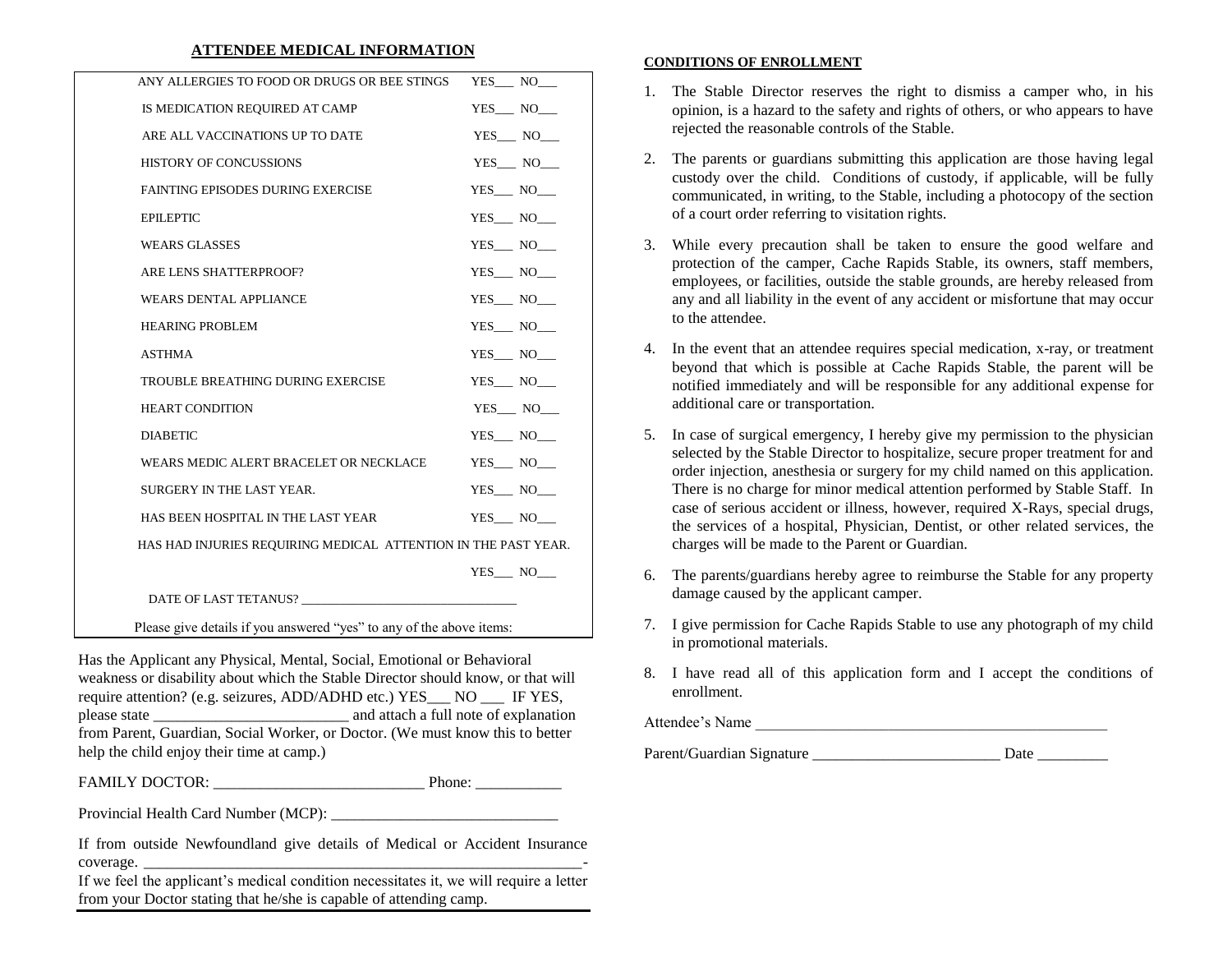In entering into this Agreement, I am not relying on any oral or written representations or statements made by the Releasees other that what is set forth in this Agreement.

*I HAVE READ AND UNDERSTOOD THIS AGREEMENT AND I AM AWARE THAT BY SIGNING THIS AGREEMENT, FROM THIS DAY FORWARD, I AM WAIVING CERTAIN LEGAL RIGHTS WHICH I, MY CHILD, MY HEIRS, NEXT OF KIN, EXECUTORS, ADMINISTRATORS, ASSIGNS AND/OR REPRESENTATIVES MAY HAVE AGAINST THE RELEASEES.*

Signed this \_\_\_\_\_\_\_\_\_\_\_ day of \_\_\_\_\_\_\_\_\_\_\_\_\_\_, 2022

**Vald January 1, 2022 to December 31, 2022**

Name of Customer Date of Birth Signature of Customer (a parent or guardian must sign for children under the age of 19). \_\_\_\_\_\_\_\_\_\_\_\_\_\_\_\_\_\_\_\_\_\_\_\_ \_\_\_\_\_\_\_\_\_\_\_\_\_\_\_\_\_\_\_\_\_\_

\_\_\_\_\_\_\_\_\_\_\_\_\_\_\_\_\_\_\_\_\_\_\_ \_\_\_\_\_\_\_\_\_\_\_\_\_\_\_\_\_\_\_\_\_\_\_ \_\_\_\_\_\_\_\_\_\_ \_\_\_\_\_\_\_\_\_\_\_\_\_\_\_\_\_\_\_\_

Name of Witness Signature of Witness

*THIS AGREEMENT MUST BE COMPETED IN FULL, SIGNED, DATED, AND WITNESSED BEFORE ANY ACTIVITY WITH HORSES MAY BE UNDERTAKEN.*

#### **PROTECTIVE HEAD GEAR AND RIDING BOOTS:**

ALL MINORS (riders under 19 years of age) are required to wear protective headgear in the form of a high impact helmet and riding boots. Riding Helmets are provided by the stable.

#### **IT IS HIGHLY RECOMMENDED THAT ALL RIDERS OF ANY AGE WEAR A HIGH IMPACT HELMET AND RIDING BOOTS WHILE RIDING A HORSE.**



### **ASSUMPTION OF RISKS, RELEASE OF LIABILITY, WAIVER OF CLAIMS, AND INDEMNITY AGREEMENT.**

#### BY SIGNING THIS DOCUMENT YOU WILL WAIVE

CERTAIN LEGAL RIGHTS, INCLUDING THE RIGHT

TO SUE

# **TO: CACHE RAPIDS FARM, LIMITED OPERATING AS CACHE RAPIDS STABLE** AND TO: ALL PROPERTY OWNERS (PRIVATE, FEDERAL, PROVINCIAL, REGIONAL AND MUNICIPAL)

On my behalf, and on behalf of any minor children participating in these activities, for whom I am legally responsible, I agree to the following: